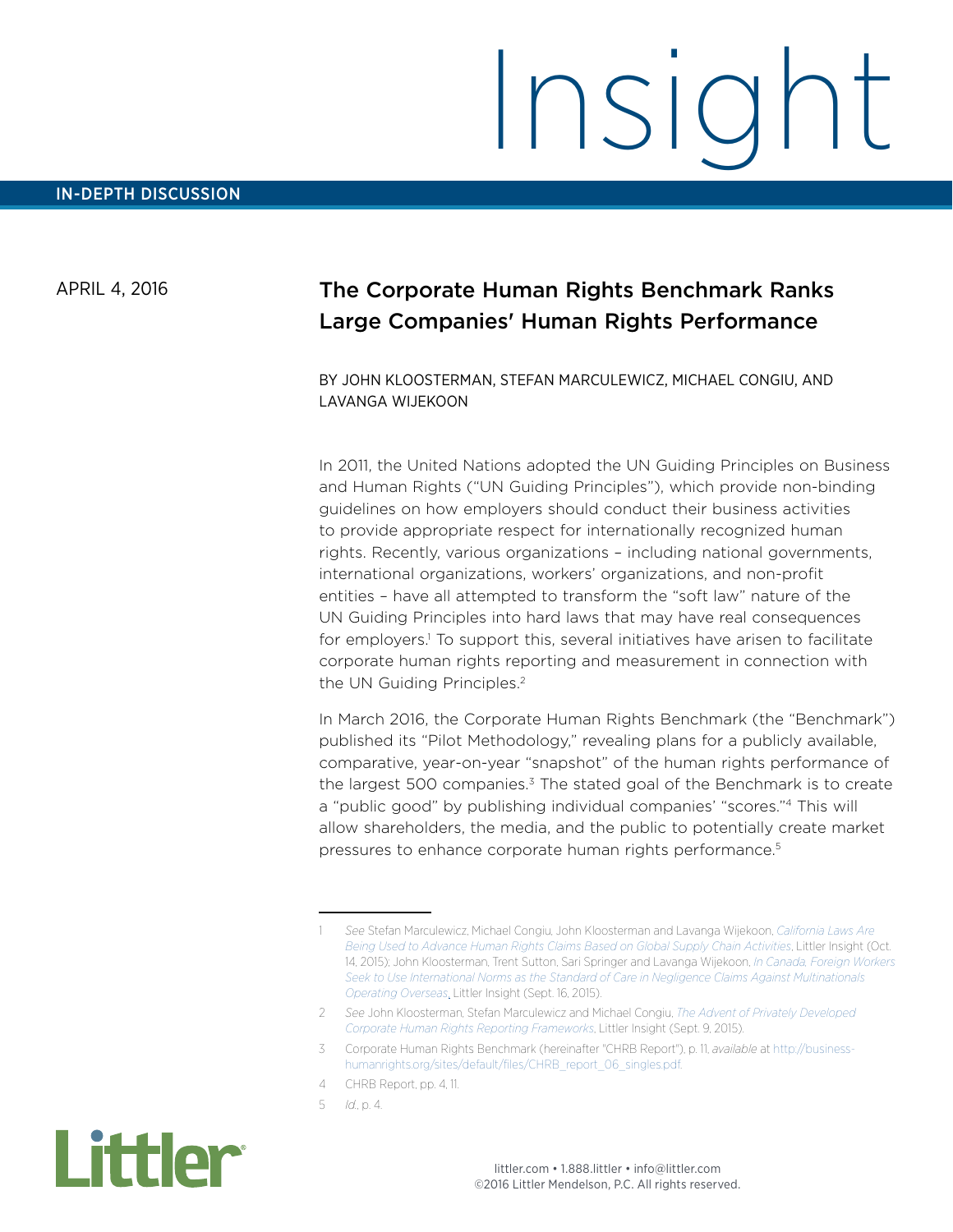## $\sqrt{151}$   $\sqrt{151}$   $\sqrt{151}$   $\sqrt{151}$   $\sqrt{151}$   $\sqrt{151}$   $\sqrt{151}$   $\sqrt{151}$   $\sqrt{151}$   $\sqrt{151}$   $\sqrt{151}$   $\sqrt{151}$   $\sqrt{151}$   $\sqrt{151}$   $\sqrt{151}$   $\sqrt{151}$   $\sqrt{151}$   $\sqrt{151}$   $\sqrt{151}$   $\sqrt{151}$   $\sqrt{151}$   $\sqrt{151}$

While the ultimate aim of the Benchmark is to rank the top 500 globally listed companies, the Pilot Benchmark scheduled for publication in November 2016 will rank the top 100 companies across three industries: agricultural products, apparel and extractives. The Pilot Benchmark will assess certain risks in each industry. The labor-related risks that will be assessed in the Pilot Benchmark are: child labor, forced labor, freedom of association and collective bargaining, health and safety, and working hours, although not every risk will be assessed in each industry.6

The developers of the Benchmark acknowledge that human rights are "fundamentally qualitative and hard to measure."7 As a result, any evaluation "will only ever be a proxy…, a tool for engagement."8 Nonetheless, the Benchmark will assign "proxy scores" to companies, based largely on their perceived compliance with the UN Guiding Principles, using the methodology described below.<sup>9</sup> The proxy score is calculated based on each company's human rights performance in the following six areas:

- 1. Governance and policy assesses a company's policy commitments to human rights and board-level accountability for managing these policy commitments;
- 2. Embedding respect and human rights due diligence assesses a company's systems and processes established to implement the policy commitments in practice;
- **3. Remedies and grievance mechanisms** assesses a company's approach to remediating actual human rights harms;
- 4. Company human rights practices assesses a company's actual practices implementing policy commitments;
- **5. Responses to serious allegations** assesses a company's responses to allegations of severe human rights impacts occurring within three years, including child labor, forced labor, and freedom of association and collective bargaining violations;
- **6. Overall transparency** assesses a company's willingness to disclose information on human rights under various reporting frameworks, including the Global Reporting Initiative (GRI), Sustainability Accounting Standards Board (SASB), and UN Guiding Principles Reporting Framework (UNGPRF).

A company's perceived performance in each of the six areas is weighted differently, with the second area (embedding respect and human rights due diligence) being weighed the heaviest.10

The Benchmark will rely on several sources of information in evaluating companies.<sup>11</sup> First, it will use publicly available evidence generated by the company, including information on the company's website and financial reports filed with government agencies such as the Securities and Exchange Commission. Second, once a company is notified that it has been selected for the Benchmark, the company will be "encouraged" to affirmatively provide relevant information on the Benchmark's "Disclosure Platform" that will aid the evaluation of the company's proxy score. Third, the Benchmark relies on evidence generated by third parties, including articles and reports from "multilateral organizations, trade unions, and relevant NGOs."

Employers subject to the Benchmark will not only be evaluated on the human rights performance of their own operations, but also on the operations of their suppliers and contractors. For example, employers in the

7 *Id*., p. 4.

10 *Id.*, p. 41.

<sup>6</sup> *Id*., p. 24.

<sup>8</sup> *Id.*

<sup>9</sup> CHRB Report, pp. 4, 41.

<sup>11</sup> *Id.*, pp. 36-37, 42.